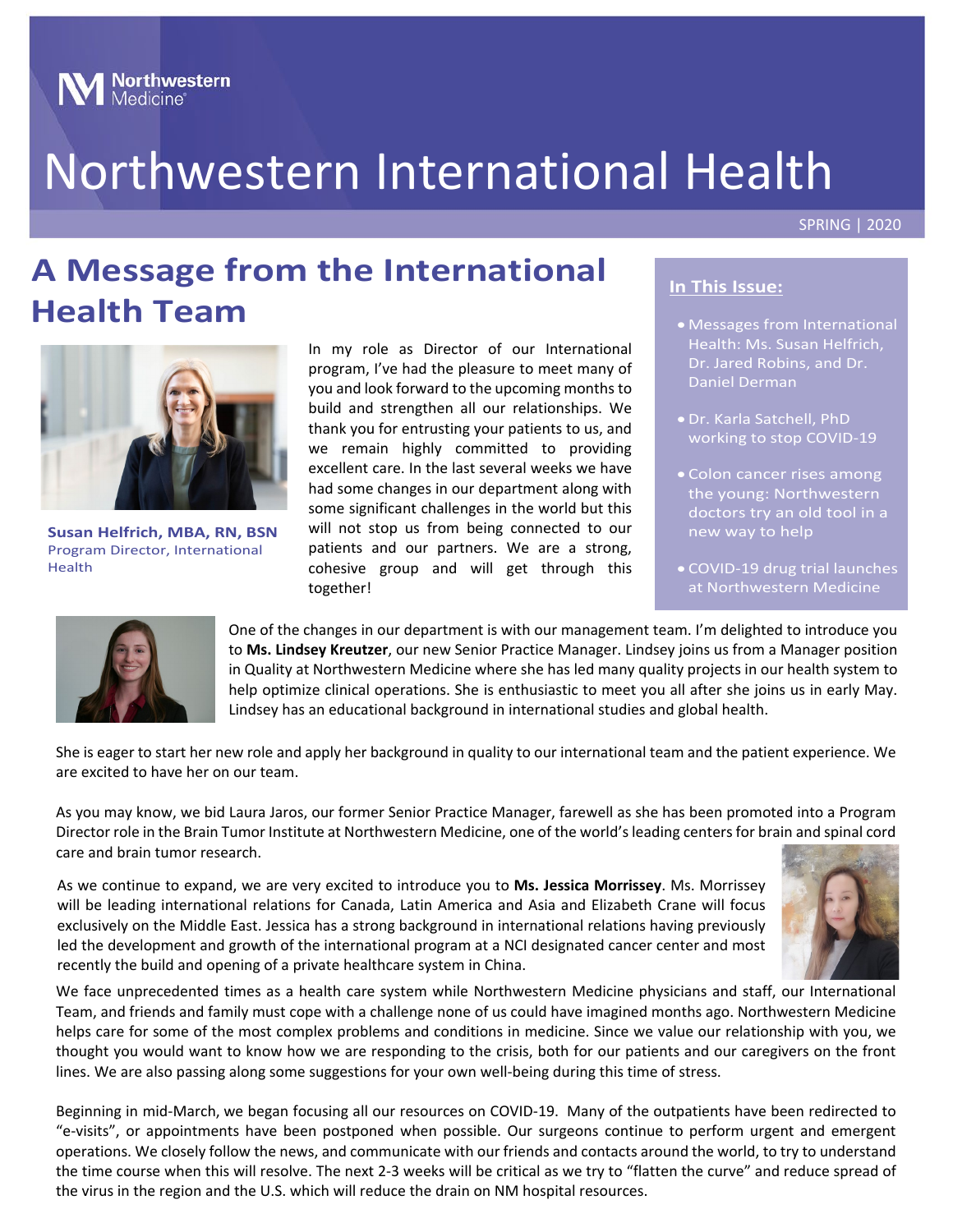Of course, as we fight this pandemic, we remain committed to our international partners. We will continue to provide second opinions for patients and support for physicians while we prepare for a high volume of patients as we return to normal operations. We appreciate the opportunity to continue partnering with you and you colleagues to ensure that your patients receive the highest quality medical care available both in your country and ours.

Our leadership team is regularly communicating and providing updates, such as the information below which includes tips on how to cope with the unknowns, and the steady stream of concerning news. In addition to social distancing, hand washing, and isolating I thought you or your family might gain some insights from this as well.

#### **Friends and Family Resources**

• Coping Tips-additional resources compiled to help you and your family cope with COVID-19 outbreak.

 [Mental Health and Coping with COVID-19](https://www.cdc.gov/coronavirus/2019-ncov/prepare/managing-stress-anxiety.html?CDC_AA_refVal=https%3A%2F%2Fwww.cdc.gov%2Fcoronavirus%2F2019-ncov%2Fabout%2Fcoping.html)

Centers for Disease Control and Prevention, 2020

#### **Things you can do to support yourself:**

- Avoid excessive exposure to media coverage of COVID-19.
- Take care of your body. Take deep breaths, stretch or meditate. Try to eat healthy, well-balanced meals, exercise regularly, get plenty of sleep and drink plenty of water.
- Make time to unwind and remind yourself that strong feelings will fade. Take breaks from watching, reading, or listening to news stories. It can be upsetting to hear about the crisis and see images repeatedly. Try to do some other activities you enjoy returning to your normal life.
- Share your concerns and how you are feeling with a friend or family member. Maintain healthy relationships.
- Maintain a sense of hope and positive thinking.

Please always feel free to reach me for any issues or concerns. My email is [susan.helfrich@nm.org](mailto:susan.helfrich@nm.org) We are grateful for our relationships with you and are thinking of you during this difficult time. Be safe and stay well!



#### **Jared C. Robins, MD** Medical Director, International Health

I am excited about joining the International Medicine team and look forward to meeting with each of our International partners. Many of our partners may know me because, as a fertility doctor, I have already been taking care of many international patients during my seven years at Northwestern. As Chief of Reproductive Medicine at Northwestern Medicine, I have established several protocols to perform

second opinions on international patients and have treated many of these patients in Chicago. I am looking forward to extending this experience to help expand Northwestern Medicine's International Program throughout the globe.

I have joined the team during an unprecedented world crisis. Obviously, the Covid-19 pandemic is having a major impact on how Northwestern Medicine conducts its business. It is crucially important to Northwestern leadership and to our International Team that we remain close with our global colleagues during these stressful times. Covid-19 is taking a significant toll on all our health systems. Our team is working to find ways that we can share information and experience on battling this virus together. Please feel free to reach out to me if you have ideas or suggestions. We truly appreciate the trust that you place in Northwestern Medicine to care for your patients. I hope to continue to build on that trust as we continue to grow. I hope to hear from you soon.



#### **Daniel Derman, MD** President, International Health Chief Innovation Office and Sr. Vice President, Northwestern Memorial HealthCare

I am thinking of you at this time. I hope you are well and safe. Please reach out to me if you need anything.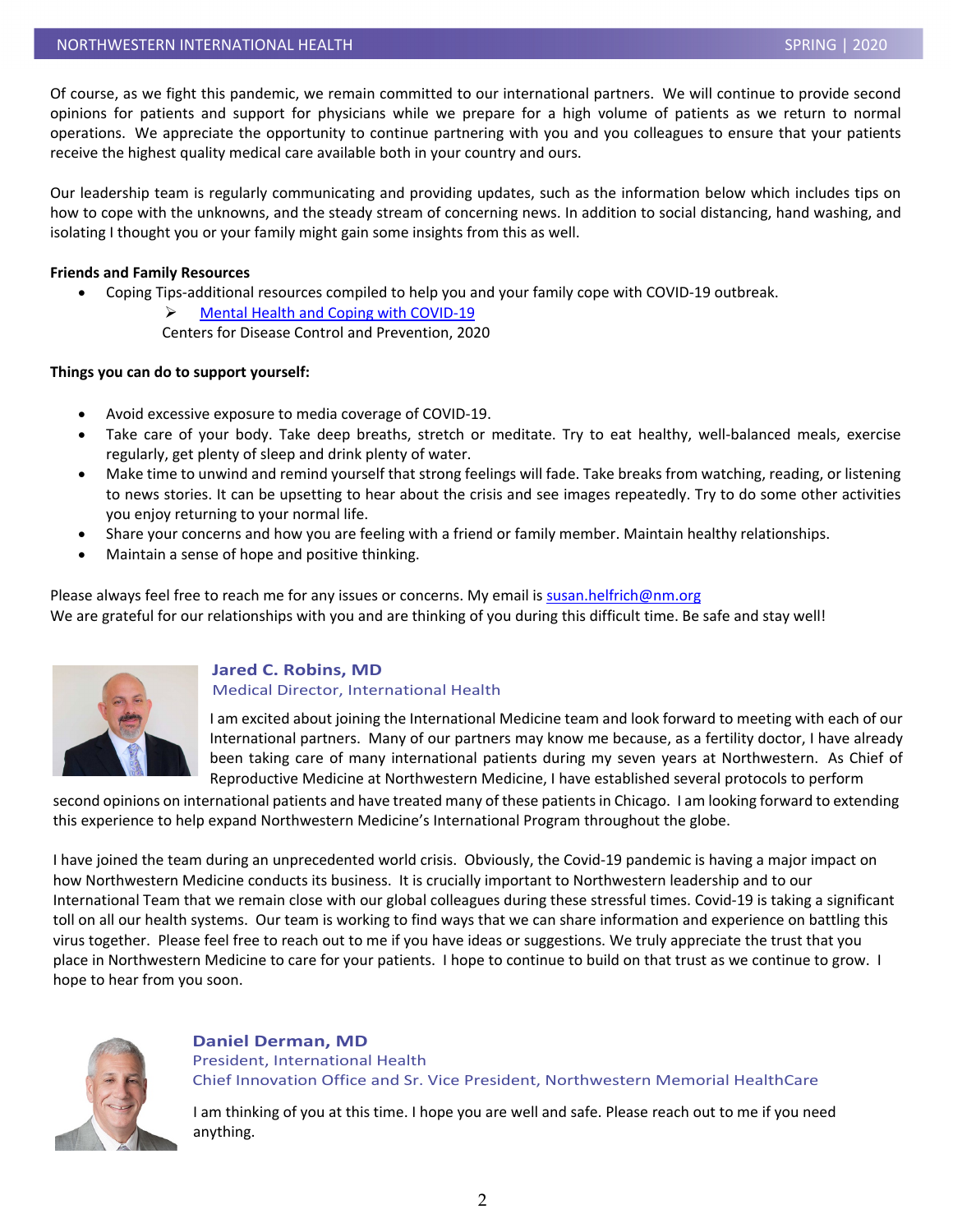**Northwestern Medicine Leads an International Team of Scientists Investigating the Structure of the SARS CoV-2 Virus, the Virus that Causes COVID-19, to Understand How to Stop it from Replicating**



#### **Karla Satchell, PhD**,

**Principal Investigator** for the Center for Structural Genomics of Infectious Diseases and professor of Microbiology-Immunology at Northwestern, is leading the international team of scientists' investigation.

A potential drug target has been identified in a newly mapped protein of SARS-CoV-2, the virus that causes coronavirus disease 2019 (COVID-19). The structure was solved by a team including Northwestern University Feinberg School of Medicine (Principal Investigator), the U.S. Department of Energy's (DOE) Argonne National Laboratory, University of Chicago, and the University of California, Riverside School of Medicine (UCR).

The scientists said their findings suggest drugs that had previously been in development to treat the earlier SARS outbreak could now be developed as effective drugs against COVID-19.

The protein Nsp15 from Severe Acute Respiratory Syndrome Coronavirus 2 (SARS-CoV-2) is 89 percent identical to the protein from the earlier outbreak of SARS-CoV. Studies published in 2010 on SARS-CoV revealed that inhibition of Nsp15 can slow viral replication. This suggests drugs designed to target Nsp15 could be developed as effective drugs against COVID-19. The structure of Nsp15 was [released t](https://www.biorxiv.org/content/10.1101/2020.03.02.968388v1)o the scientific community March 3 on the RSCB Protein Data Bank.

Northwestern is the lead site for the international center that comprises eight institutions. The center has committed resources across all eight sites since the news of the new coronavirus was made public in January. The structure of Nsp15 is the first structure solved by the center.

Northwestern's Center for Structural Genomics of Infectious Diseases is funded as a contract from the National Institute of Allergy and Infectious Diseases, part of the National Institutes of Health (NIH), in part to serve as a response site for structure biology in the event of an unexpected infectious disease outbreak.

**Satchell and her team are well prepared for the challenges that come with developing drugs to fight the virus. The Center for Structural Genomics of Infectious Diseases at Northwestern, established in 2007, has mapped more than a thousand parts of lethal bacteria and viruses in three dimensions, exposing an intimate chemical portrait of diseases. This view offers scientists a window into the bacteria or virus' vulnerabilities enables them to create drugs to disable it or vaccines to prevent it.**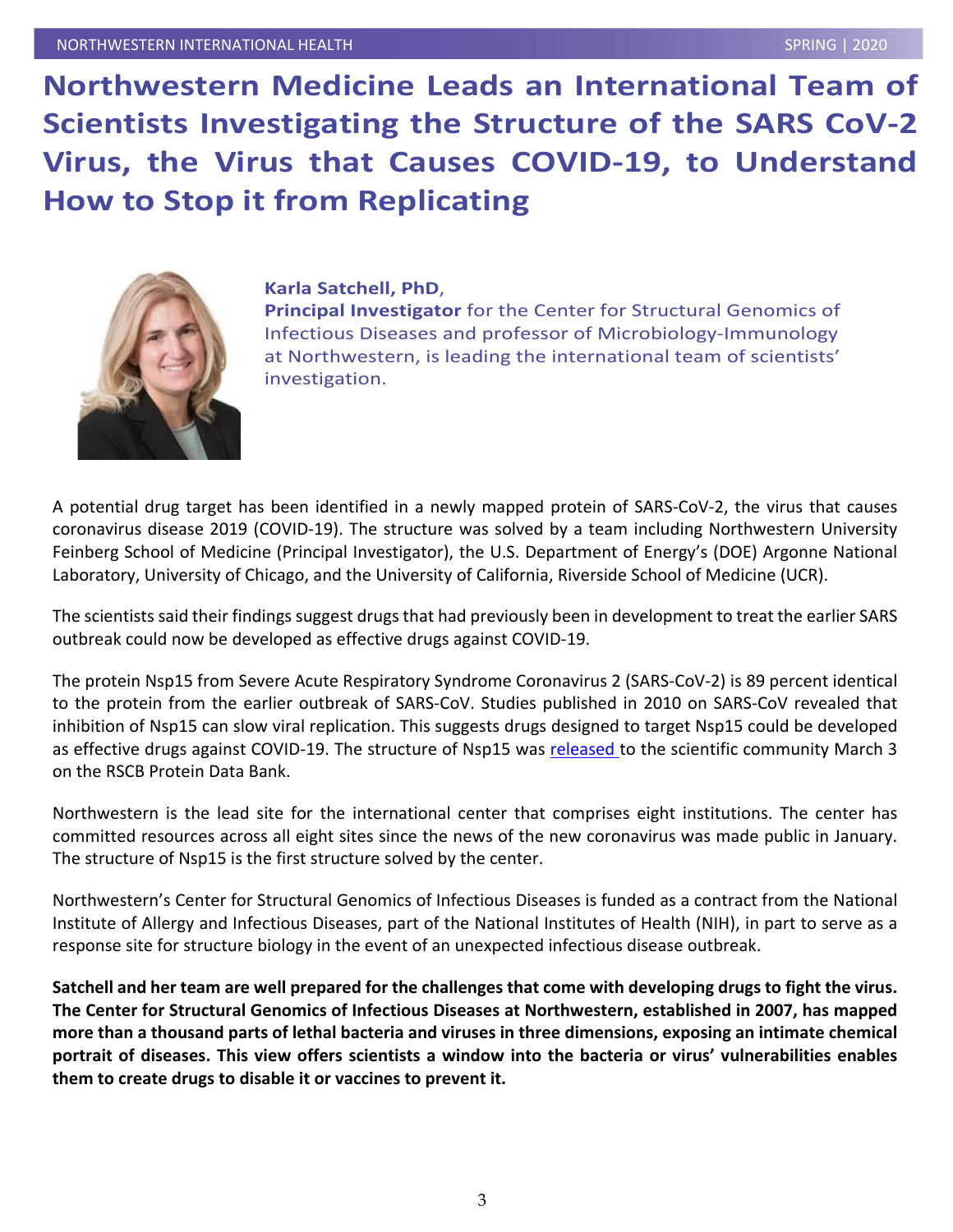### **As Colon Cancer Rises Among the Young, Northwestern Doctors Try an Old Tool in a New Way to Help**

*Article excerpts from the March 20, 2020 Chicago Sun-Times*



**Sean O'Reilly** faces a tough fight but say: 'Negativity leads nowhere. I don't view this as a death sentence anymore, I view it as: I'm going to beat it, or I'm going to live with it.'

"In August 2017, Shannon Harrity found out she was pregnant. Two days later, her husband Sean O'Reilly learned he had metastatic cancer. It had started years earlier in his colon, then spread to his liver. O'Reilly's previous doctors had puzzled over his stomach problems, his bloody stools. Maybe hemorrhoids, they speculated. He was so young — in his late 30s. Too young to bother with a colonoscopy. Too young to worry about what the Northwestern doctors found — colon cancer, Stage 4.

Chemotherapy started two weeks later. In a second irony, while he was at Northwestern Memorial Hospital's Lurie Comprehensive Cancer Center for his first chemotherapy session, as the virulent chemicals were dripping into his veins, his wife was across the street at Northwestern's Prentice Women's Hospital, learning she was carrying twins.

His wife wishes they had more aggressively pursued answers. "Sean had symptoms for years," says Harrity, crying. "He went to the doctor, time after time, and was told: It's nothing, don't worry about it. They were using language that made us believe they were taking this seriously. But they weren't.

"This could easily have been caught much sooner, and it's important that people know these types of symptoms. He was fatigued. He had blood in his stool. Several times he said, 'Should I go have a colonoscopy?' and the doctor said, "Don't worry, it's not necessary."

By the time Dr. Ryan Merkow, a surgical oncologist at Northwestern Memorial Hospital saw him he said, "We'd run of out of options. He'd been through every type of systemic chemotherapy. Its ability to control his liver disease was becoming less effective."

Merkow decided to treat Sean with a hepatic artery infusion pump, an older treatment but with new types of anti-cancer drugs, it is being revived as a way to concentrate the chemo directly at the site of the cancer. Merkow said, "There are only three or four hospitals in the Midwest using it. We're the only ones using it in Illinois."

"Putting the pump in, we can have higher doses, more intensive therapy," Merkow says. "The drug is completely metabolized in the liver, so there really are no side effects from chemotherapy."

"We've achieved disease control," Merkow says. "He's had a very good response. In these situations, where we can't remove everything, we convert it into a chronic disease, trying to achieve the best possible outcome."

O'Reilly hasn't missed a day of work. His twins Madelyn and Vivian are now almost 2 — one named for a particularly friendly staffer at Northwestern — and are "curious and rambunctious girls."

"In a way, it's a blessing," he says. "Because you are living a life so much deeper than it ordinarily would have been. When you're living in the present more, you really understand and value every moment you have with your children. You're not taking them for granted. You are living in the here and now."